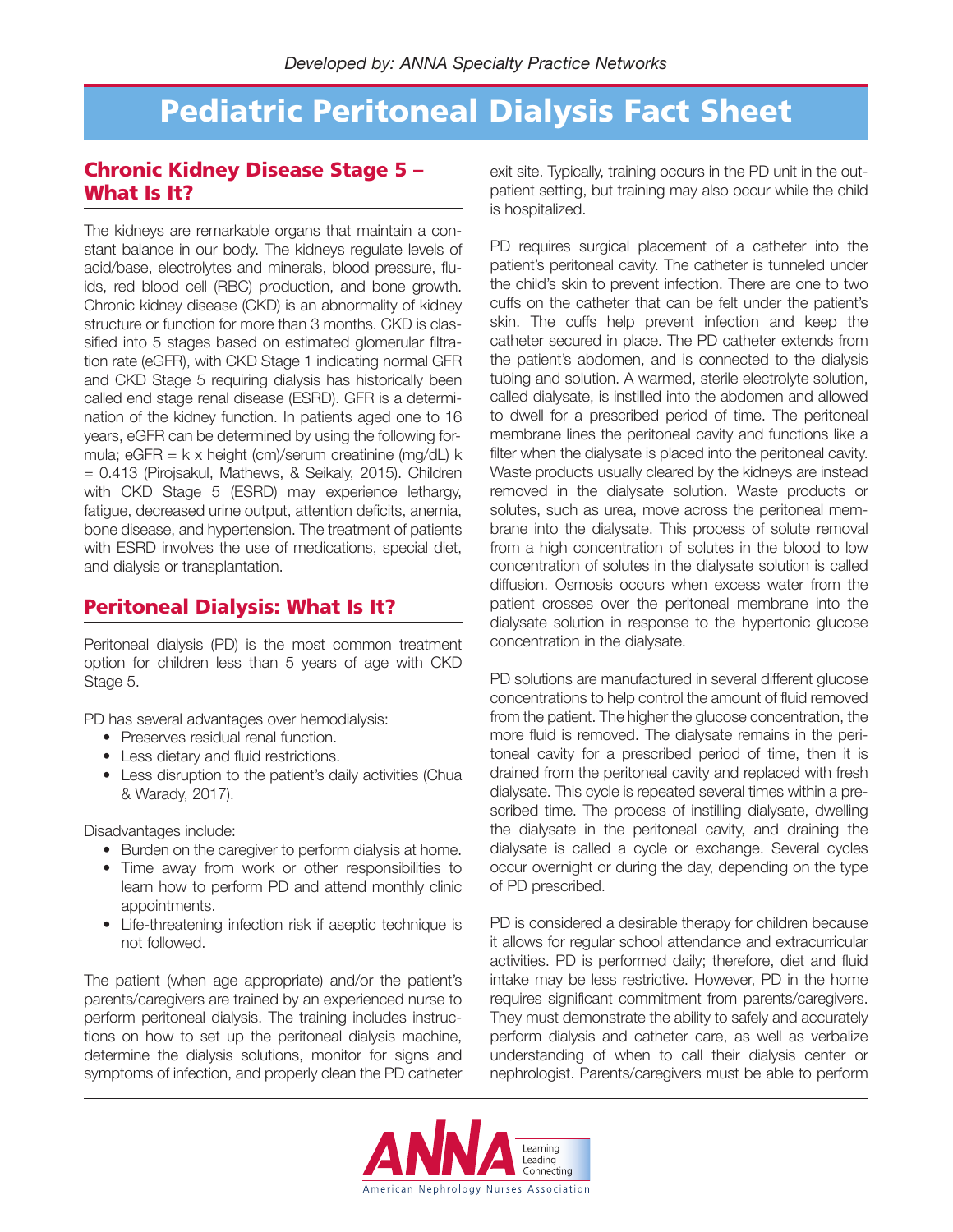## **Pediatric Peritoneal Dialysis Fact Sheet**

PD daily and attend monthly clinic visits with their child. The home environment must allow for storage of large amounts of dialysis solution, equipment, and supplies. The child should have an area free from drafts and foot traffic to perform catheter care and PD treatment. As the educator and primary nurse, the role of the PD nurse is an essential component in the success of the pediatric home PD patient.

#### **Types of Peritoneal Dialysis**

There are two types of PD: continuous ambulatory peritoneal dialysis (CAPD) and continuous cycling peritoneal dialysis (CCPD).

CAPD requires fresh dialysate to be instilled manually into to peritoneal cavity via the PD catheter. The dialysate dwells for 3-5 hours, then it is drained from the peritoneal cavity. CAPD does not require a machine, but it does require the catheter to be opened frequently to allow for several exchanges a day. There is a greater risk of infection with CAPD than with PD modalities that utilize machines.

CCPD is the most common type of PD used in children. CCPD, or automated peritoneal dialysis (APD), requires the patient to be connected to a machine (cycler), which controls the exchange of the dialysate fluid over a period of 8-12 hours. This may be easier for the family/caregivers because the child receives dialysis in the comfort of his or her home while asleep. The timing of starting and stopping dialysis can be tailored to match the child's and family's schedule.

## **Care of the Peritoneal Dialysis Catheter**

Catheter care consists of careful assessment and observation and meticulous sterile dressing changes for a period of 2-4 weeks after catheter placement or until the catheter exit site is fully healed. After it is healed, daily or every other day dressing changes are required. More frequent changes may be necessary if the patient wears diapers or has a gastrostomy tube, colostomy, vesicostomy, or any other drain or condition that would be a potential source of contamination to the PD catheter site. In these cases, continued use of dressings at the PD catheter exit site is recommended. The catheter should also be stabilized securely to the abdomen to avoid any trauma or injury to the exit site. Any redness, streaking along the tunnel, drainage, bleeding, pain when touched, or leaking of dialysis fluid should be reported to the PD nurse and nephrologist immediately.

The catheter should remain closed when not in use. Most PD catheters have a piece of tubing attached called an extension set or transfer set. The transfer set is a small segment of tubing with a clamping device placed on the end of the catheter in a sterile environment. All catheters have a sterile cap placed on the end to keep the catheter closed in a sterile manner. If the extension set becomes detached or the sterile cap comes off unintentionally, the PD nurse and the nephrologist should be notified immediately. If the catheter end is exposed or contaminated by coming in contact with non-sterile items, there is a risk of peritonitis, a potentially life-threatening infection of the peritoneal cavity. Symptoms of peritonitis include fever, abdominal pain, vomiting, diarrhea, or cloudy dialysate drainage. The PD nurse and the nephrologist should be notified immediately if any of these symptoms occur.

#### **Volume and Blood Pressure Control**

Patients on PD may have high or low blood pressure. Fluid status may play a role in blood pressure. Parents/caregivers should monitor both weight and blood pressure at home. Weight greater than the patient's estimated dry weight (EDW) after dialysis may mean the patient is fluidoverloaded (hypervolemia), and this could contribute to high blood pressure. Edema and headaches may be symptoms of volume-related hypertension. It is possible to have high blood pressure in the absence of fluid overload.

In contrast to too much fluid, patients on PD can also experience symptoms caused by too little fluid (hypovolemia). Patients who are hypovolemic may experience symptoms of dizziness and low blood pressure. Patients may become hypovolemic if too much fluid is removed during dialysis. In this case, their weight after dialysis would be below their EDW. Hypovolemia can be the result of vomiting, diarrhea, or excessive sweating during summer months. Symptoms, as well as blood pressure and weight measurements that are out of desired range for the patient, should be reported to the nephrologist. Because children should gain weight with normal growth, home blood pressure and weight data, as well as physical examination, should be utilized to frequently evaluate EDW. Weights greater than the EDW after dialysis with normal or low blood pressures and no noticeable edema may indicate actual weight gain that is associated with a child's normal growth.